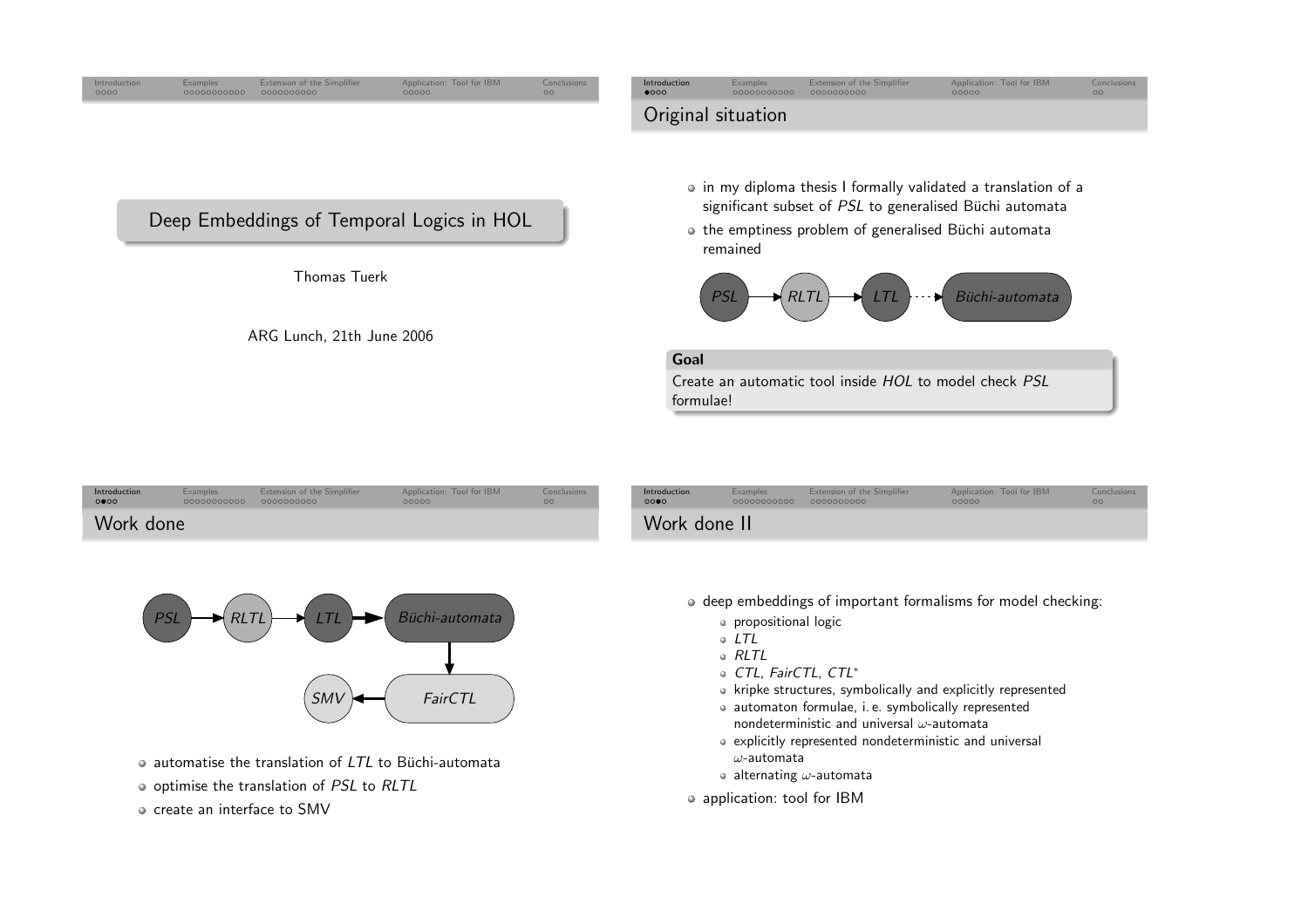<span id="page-1-0"></span>

| Introduction<br>000 | Examples<br>00000000000 | Extension of the Simplifier<br>0000000000 | Application: Tool for IBM<br>00000 | Conclusions<br>$\circ$ | Introduction<br>0000           | Examples<br>$\bullet$ 0000000000 | Extension of the Simplifier<br>0000000000 | Application: Tool for IBM<br>00000 | Conclusions<br>00 |  |
|---------------------|-------------------------|-------------------------------------------|------------------------------------|------------------------|--------------------------------|----------------------------------|-------------------------------------------|------------------------------------|-------------------|--|
| Overview            |                         |                                           |                                    |                        | Translation of LTL to Automata |                                  |                                           |                                    |                   |  |
|                     |                         |                                           |                                    |                        |                                |                                  |                                           |                                    |                   |  |
|                     |                         |                                           |                                    |                        |                                |                                  |                                           |                                    |                   |  |
| 1 Introduction      |                         |                                           |                                    |                        | LTL formula                    |                                  |                                           |                                    |                   |  |
| 2 Examples          |                         |                                           |                                    |                        |                                |                                  | $(XX a) \wedge G(\neg a)$                 |                                    |                   |  |

3 Extension of the [Simplifier](#page-4-0)

4 [Application:](#page-6-0) Tool for IBM

5 [Conclusions](#page-7-0)

| At the next but one point of time a holds and a never holds! |
|--------------------------------------------------------------|
| > val ltl =                                                  |
| ''LTL AND                                                    |
| $(LTL$ NEXT $(LTL$ NEXT $(LTL$ PROP $(P$ PROP $a$ )),        |
| LTL_ALWAYS (LTL_NOT (LTL_PROP $(P$ _PROP $a$ ))))'';         |
|                                                              |

| Introduction | Examples   | Extension of the Simplifier | Application: Tool for IBM | Conclusions | Introduction |
|--------------|------------|-----------------------------|---------------------------|-------------|--------------|
| 0000         | 0000000000 | 0000000000                  | 00000                     | OС          | 0000         |
|              |            |                             |                           |             |              |

| Translation to Generalized Büchi-Automata                                                     |
|-----------------------------------------------------------------------------------------------|
| - ltl2omega true true ltl;                                                                    |
| $>$ val it =                                                                                  |
| $\mathsf{L}$                                                                                  |
| $ - sv $ .                                                                                    |
| IS_ELEMENT_ITERATOR sv 3 {a} ==>                                                              |
| 11.                                                                                           |
| LTL_SEM i                                                                                     |
| (LTL_AND                                                                                      |
| (LTL_NEXT (LTL_NEXT (LTL_PROP (P_PROP a))),<br>LTL_ALWAYS (LTL_NOT (LTL_PROP (P_PROP a))))) = |
| A_SEM i                                                                                       |
| (A NDET                                                                                       |
| (symbolic_semi_automaton (\s. ?n. n < 3 /\ (s = sv n)) (P_BIGAND [])                          |
| (XP_BIGAND                                                                                    |
| $[XP_EQUIV (XP_PROP (sv 1), XP_NEXT (P_PROP (sv 0)))$ ;                                       |
| XP_EQUIV (XP_PROP (sv 0), XP_NEXT (P_PROP a));                                                |
| XP_EQUIV                                                                                      |
| $(XP$ PROP $(sv 2)$ ,                                                                         |
| XP OR                                                                                         |
| $(XP_CURRENT (P_PROP a)$ ,                                                                    |
| $XP_{AN}$ (XP_CURRENT (P_NOT P_FALSE), XP_NEXT_PROP (sv 2))))]),                              |
| A AND                                                                                         |
| $(A_BIGAND$ $[]$ ,                                                                            |
| $\texttt{ACCEPT\_COND\_PROP}$ (P_AND (P_PROP (sv 1), P_NOT (P_PROP (sv 2)))))))               |

| Translation to Generalized Universal Persistency Automata |  |  |
|-----------------------------------------------------------|--|--|

```
- ltl2omega true false ltl;
> val it =
   \Box
|- !sv.
        IS_ELEMENT_ITERATOR sv 3 {a} ==>
        \overline{\mathbf{ii}}.

LTL_SEM i
            (LTL_AND
(LTL_NEXT (LTL_NEXT (LTL_PROP (P_PROP a))),
                 LTL_ALWAYS (LTL_NOT (LTL_PROP (P_PROP a))))) =
          A_SEM i
            (A_UNIV
(symbolic_semi_automaton (\s. ?n. n < 3 /\ (s = sv n)) (P_BIGAND [])
                   (XP_BIGAND
[XP_EQUIV (XP_PROP (sv 1),XP_NEXT (P_PROP (sv 0)));
                       XP_EQUIV (XP_PROP (sv 0),XP_NEXT (P_PROP a));
                       XP_EQUIV
(XP_PROP (sv 2),
                          XP_OR
(XP_CURRENT (P_PROP a),
XP_AND (XP_CURRENT (P_NOT P_FALSE),XP_NEXT_PROP (sv 2))))]),
                 A_IMPL
(A_BIGAND [ACCEPT_COND_GF (P_IMPL (P_PROP (sv 2),P_PROP a))],
                    ACCEPT_COND_PROP (P_AND (P_PROP (sv 1),P_NOT (P_PROP (sv 2)))))))
```
[Examples](#page-1-0) Extension of the [Simplifier](#page-4-0) [Application:](#page-6-0) Tool for IBM

[Conclusions](#page-7-0)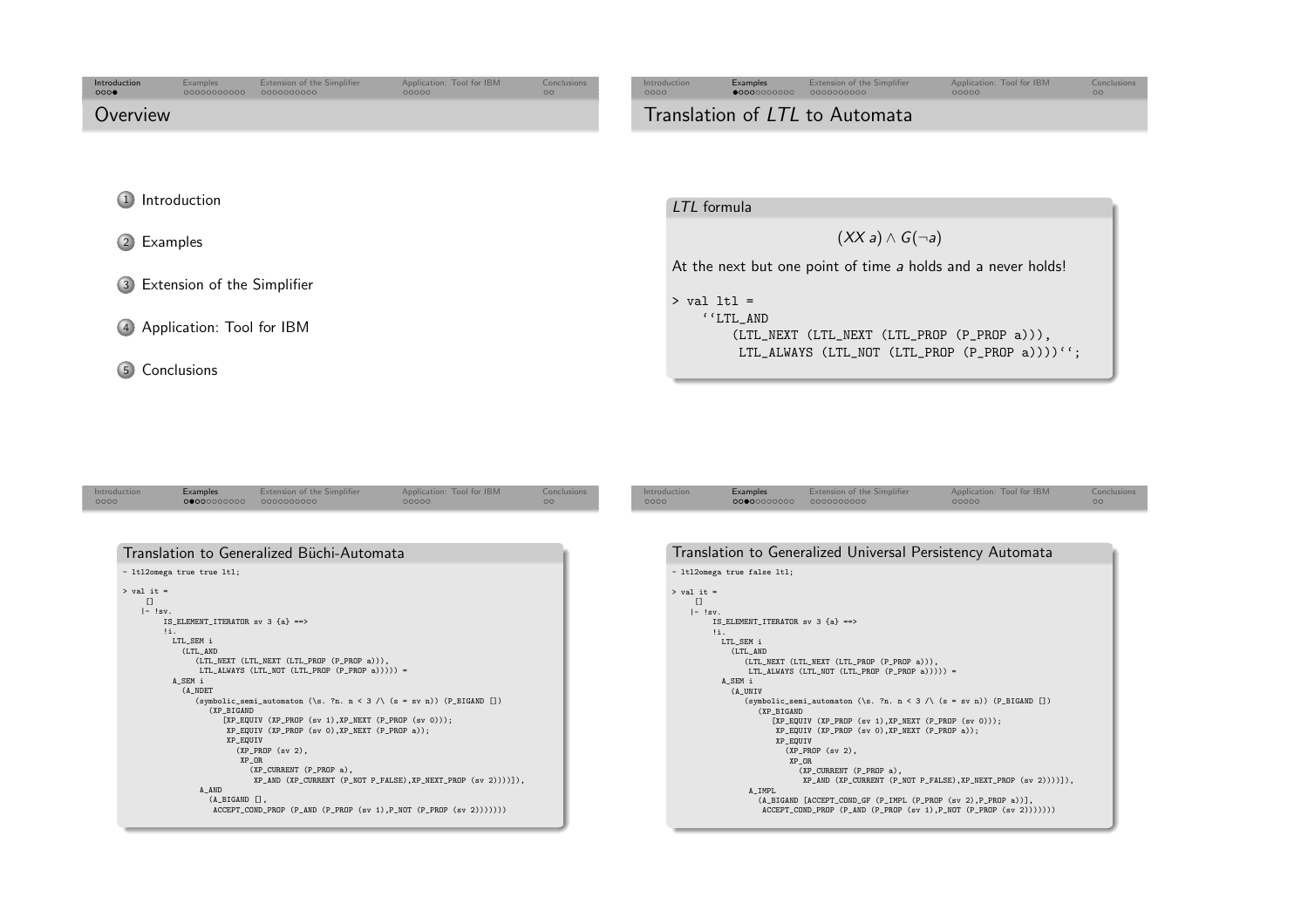## Exploiting Termsharing

Examples of a counter with  $n+1$  bits (kindly provided by Kristin Rozier).

|                |                  | fast           | termsharing |                |  |  |
|----------------|------------------|----------------|-------------|----------------|--|--|
| $\mathbf{1}$   | 3.9 <sub>s</sub> | 24 state vars  | 11.7s       | 13 state vars  |  |  |
| $\overline{2}$ | 5.1 s            | 34 state vars  | 14.6s       | 17 state vars  |  |  |
| 3              | 6.5s             | 44 state vars  | 18.4s       | 21 state vars  |  |  |
| 4              | 7.9 <sub>s</sub> | 54 state vars  | 23.1 s      | 25 state vars  |  |  |
| 5              | 9.5s             | 64 state vars  | 28.8s       | 29 state vars  |  |  |
| .              |                  |                |             |                |  |  |
| 10             | 18.8s            | 114 state vars | 76.7s       | 49 state vars  |  |  |
| 15             | 30.4s            | 164 state vars | 167.8 s     | 69 state vars  |  |  |
| 20             | 43.9 s           | 214 state vars | 315.3 s     | 89 state vars  |  |  |
| 25             | 59.1 s           | 264 state vars | 533.1 s     | 109 state vars |  |  |

| Translation to Fair Emptiness Check I                                     |
|---------------------------------------------------------------------------|
| - ltl_contradiction2ks_fair_emptyness true ltl;                           |
| $>$ val it =                                                              |
| $\mathsf{I}$<br>$ - sv $                                                  |
| IS_ELEMENT_ITERATOR sv $3 \{a\}$ ==>                                      |
| (LTL_IS_CONTRADICTION                                                     |
| (LTL AND                                                                  |
| (LTL_NEXT (LTL_NEXT (LTL_PROP (P_PROP a))),                               |
| LTL_ALWAYS (LTL_NOT (LTL_PROP (P_PROP a))))) =                            |
| IS_EMPTY_FAIR_SYMBOLIC_KRIPKE_STRUCTURE                                   |
| (symbolic_kripke_structure (P_AND (P_PROP (sv 1), P_NOT (P_PROP (sv 2)))) |
| $(XP_{AND})$                                                              |
| $(XP_EQUIV (XP_PROP (sv 2), XP_OR (XP_PROP a, XP_NEXT_PROP (sv 2)))$ ,    |
| XP AND                                                                    |
| $(XP_EQUIV (XP_PROP (sv 1), XP_NEXT_PROP (sv 0)),$                        |
| XP_EQUIV (XP_PROP (sv 0), XP_NEXT_PROP a))))) []) : thm                   |
|                                                                           |

| Introduction <b>Examples</b> Extension of the Simplifier <b>Application: Tool for IBM</b> Conclusions |
|-------------------------------------------------------------------------------------------------------|
|-------------------------------------------------------------------------------------------------------|

| Translation to Fair Emptiness Check II                         |
|----------------------------------------------------------------|
| - ltl_contradiction2ks_fair_emptyness___num 1 true ltl;        |
| $>$ val it =                                                   |
| $($ $\Box$                                                     |
| - ALL DISTINCT [a] ==>                                         |
| (LTL_IS_CONTRADICTION                                          |
| (LTL AND                                                       |
| (LTL_NEXT (LTL_NEXT (LTL_PROP (P_PROP a))),                    |
| LTL_ALWAYS (LTL_NOT (LTL_PROP $(P_PROP a))$ )) =               |
| IS_EMPTY_FAIR_SYMBOLIC_KRIPKE_STRUCTURE                        |
| (symbolic_kripke_structure (P_AND (P_PROP 1,P_NOT (P_PROP 2))) |
| (XP AND                                                        |
| (XP_EQUIV (XP_PROP 1,XP_NEXT_PROP 0),                          |
| XP AND                                                         |
| (XP_EQUIV (XP_PROP 0,XP_NEXT_PROP 3),                          |
| XP EQUIV (XP PROP 2.XP OR (XP PROP 3.XP NEXT PROP 2)))))) [1]. |
| $[(3, 'a'')]$ ; thm * (int * term) list                        |

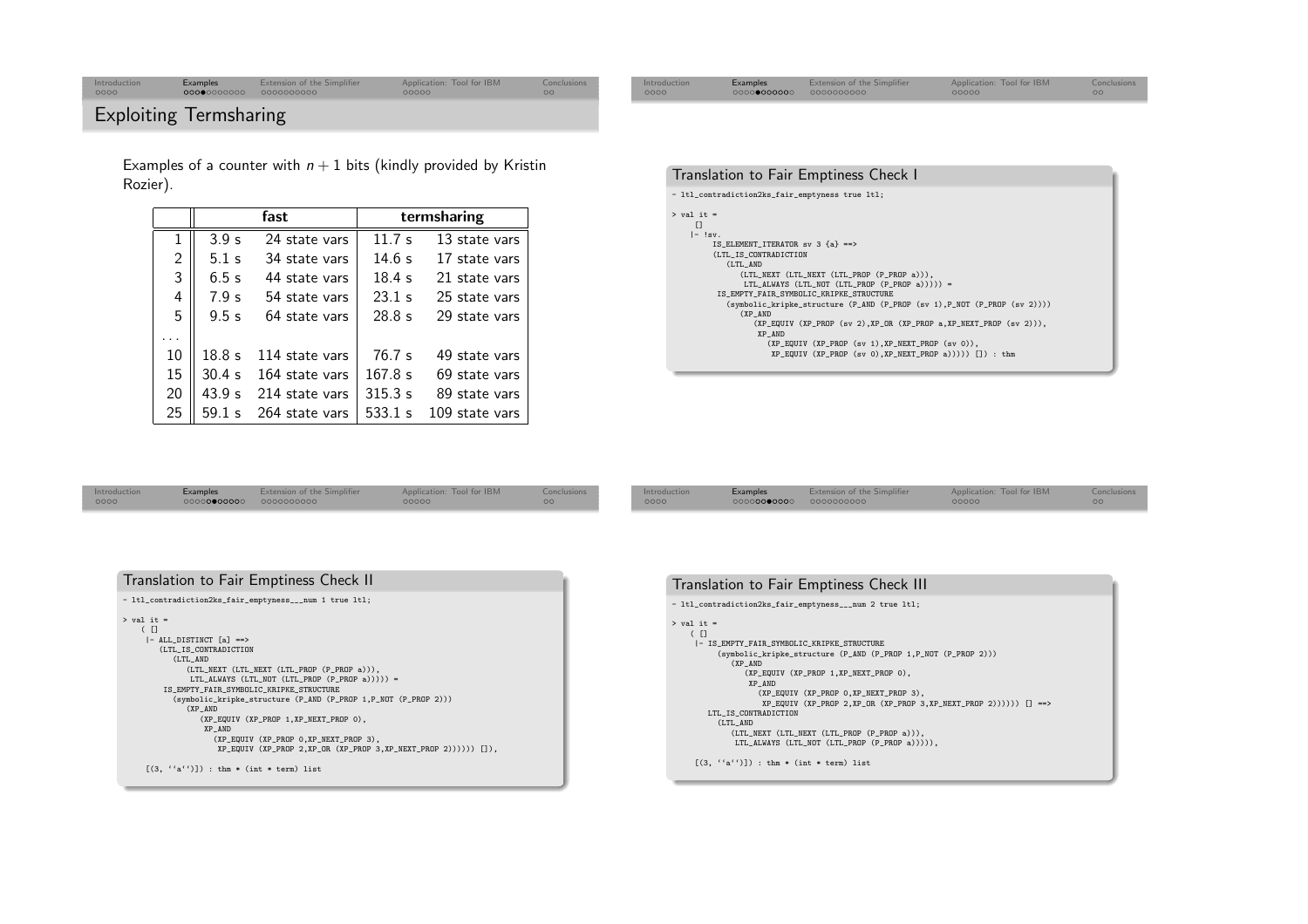| Introduction<br>0000                    | Examples<br>00000000000                                                                                    | Extension of the Simplifier<br>0000000000                                                   | Application: Tool for IBM<br>00000 | Conclusions<br>00 | Introduction<br>0000                | <b>Examples</b><br>00000000000                                                                                                                                                                                                                                                                                                        | Extension of the Simplifier<br>0000000000                                                                                                                                                                                                                  | Application: Tool for IBM<br>00000 | Conclusions<br>00 |
|-----------------------------------------|------------------------------------------------------------------------------------------------------------|---------------------------------------------------------------------------------------------|------------------------------------|-------------------|-------------------------------------|---------------------------------------------------------------------------------------------------------------------------------------------------------------------------------------------------------------------------------------------------------------------------------------------------------------------------------------|------------------------------------------------------------------------------------------------------------------------------------------------------------------------------------------------------------------------------------------------------------|------------------------------------|-------------------|
| $>$ val it =<br>SOME []<br>: thm option | Successful Model Checking<br>- model_check___ltl_contradiction ltl;<br> - LTL_IS_CONTRADICTION<br>(LTL_AND | (LTL_NEXT (LTL_NEXT (LTL_PROP (P_PROP a))),<br>LTL ALWAYS (LTL NOT (LTL PROP (P PROP a))))) |                                    |                   | $-$ val $lt12 =$<br>resources used: | Counter Example<br>- model_check___ltl_contradiction ltl2;<br>======== A loop starts here=============<br>$x1 = 1$ , $x2 = 0$ , $x3 = 1$ , $x4 = 1$<br>user time: 0 s, system time: 0 s<br>BDD nodes allocated: 357<br>Bytes allocated: 917504<br>reachable states: $8(2^3)$ out of 16 $(2^4)$<br>x1: sv 1, x2: sv 2, x3: sv 0, x4: a | ''LTL_AND (LTL_NEXT (LTL_NEXT (LTL_PROP (P_PROP a))),<br>LTL ALWAYS (LTL PROP (P PROP a)))''<br>Formula is not true! Consider the countermodel:<br>================== State0======================<br>BDD nodes representing transition relation: $33 + 1$ |                                    |                   |
|                                         |                                                                                                            |                                                                                             |                                    |                   |                                     |                                                                                                                                                                                                                                                                                                                                       |                                                                                                                                                                                                                                                            |                                    |                   |

| Introduction                      | <b>Examples</b> | Extension of the Simplifier | Application: Tool for IBM | Conclusions        | Introduction | Examples    |
|-----------------------------------|-----------------|-----------------------------|---------------------------|--------------------|--------------|-------------|
| 0000                              | 000000000000    | 0000000000                  | 00000                     | $\circ$            | 0000         | 0000000000● |
| Other LTL Model Checking Problems |                 |                             |                           | Translation of PSL |              |             |



[Examples](#page-1-0) Extension of the [Simplifier](#page-4-0) [Application:](#page-6-0) Tool for IBM

[Conclusions](#page-7-0)<br>00

 $\forall i,t.$  i  $\neq^0$  ltl

```
there is no path that satisfies ltl, i. e. ltl is a contradiction
```
 $M \models \textit{ltl}$ <br>the line

the kripke structure <sup>M</sup> models ltl

 $∀i, t. i \models^t lt_1 \Leftrightarrow i \models^t lt_2$ 

```
ltl<sub>1</sub> and ltl<sub>2</sub> are equivalent
```
 $\forall i. i \models^0 \text{ltl}_1 \Leftrightarrow i \models^0 \text{ltl}_2$ <br>Ith and Ith are initially *ltl*<sub>1</sub> and *ltl*<sub>2</sub> are initially equivalent



## Important Theorems

> val it <sup>=</sup> NONE : thm option

```
[] |- !f v b t.<br>
IS_INFINITE_PROPER_PATH v /\ F_CLOCK_SERE_FREE f /\ ~(t = b) /\
         PATH_PROP_FREE t v /\ PATH_PROP_FREE b v ==>
           (UF_SEM v f =
LTL_SEM (CONVERT_PATH_PSL_LTL t b v)
             (RLTL_TO_LTL (P_PROP t) (P_PROP b) (PSL_TO_RLTL f)))
[] |- !M f. F_CLOCK_SERE_FREE f ==> (UF_KS_SEM M f = LTL_KS_SEM M (PSL_TO_LTL f))
[] |- ! \hbar f c. F_SERE_FREE f ==> (F_KS_SEM \hbar c f = LTL_KS_SEM \hbar (PSL_TO_LTL_CLOCK c f))
```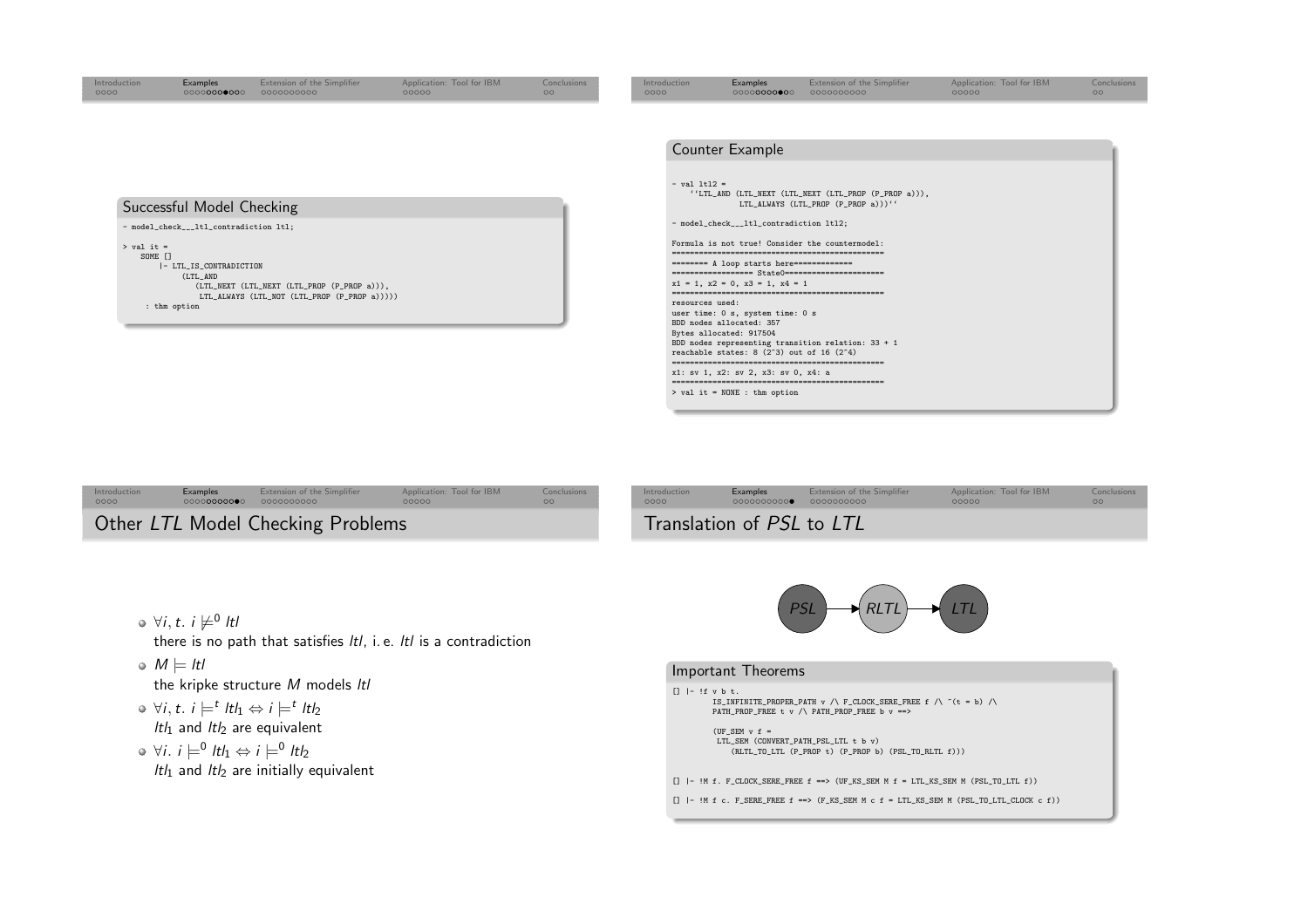<span id="page-4-0"></span>

|  | Introduction          |  |  |  |  |
|--|-----------------------|--|--|--|--|
|  |                       |  |  |  |  |
|  | $\cap \cap \cap \cap$ |  |  |  |  |

[Conclusions](#page-7-0)

Problems with the Translation of PSL to LTL

| 1st step: PSL to RLTL                                                                                                                                                                                                                       |
|---------------------------------------------------------------------------------------------------------------------------------------------------------------------------------------------------------------------------------------------|
| - PSL_TO_RLTL<br>$\Box$<br>(F_ALWAYS<br>(F_IMPLIES<br>(F_STRONG_BOOL (B_PROP aa),<br>F_STRONG_NEXT_EVENT<br>(B_PROP bb,<br>$F\_STRONG\_BEFORE (F\_STRONG\_B0OL (B\_PROP cc), F\_STRONG\_B0OL (B\_PROP dd))))$ =<br>RLTL_NOT<br>(RLTL_SUNTIL |
| (RLTL_PROP P_TRUE,                                                                                                                                                                                                                          |
| RLTL_NOT (RLTL_NOT                                                                                                                                                                                                                          |
| (RLTL_AND                                                                                                                                                                                                                                   |
| (RLTL_NOT (RLTL_NOT (RLTL_PROP (P_PROP aa))),                                                                                                                                                                                               |
| RLTL_NOT (RLTL_SUNTIL                                                                                                                                                                                                                       |
| (RLTL_PROP (P_NOT (P_PROP bb)),                                                                                                                                                                                                             |
| RLTL_AND                                                                                                                                                                                                                                    |
| (RLTL_PROP (P_PROP bb),                                                                                                                                                                                                                     |
| RLTL_SUNTIL                                                                                                                                                                                                                                 |
| (RLTL_NOT (RLTL_PROP (P_PROP dd)),<br>RLTL_AND                                                                                                                                                                                              |
| (RLTL_PROP (P_PROP cc),                                                                                                                                                                                                                     |
| $RLTL_MOT$ (RLTL_PROP (P_PROP dd)))))))))))))                                                                                                                                                                                               |



[Conclusions](#page-7-0)<br>00

Conclusion<br>00

• result of the translation is unnecessary large

• simple simplification steps possible

[Introduction](#page-0-0)

 $0000$ 

| Introduction | Examples               | <b>Extension of the Simplifier</b> | Application: Tool for IBM | Conclusions |
|--------------|------------------------|------------------------------------|---------------------------|-------------|
| 0000         | 00000000000            | 0000000000                         | 00000                     | $\Omega$    |
|              | Simplification example |                                    |                           |             |

## 3rd step: Simplification

```
[] |- LTL_EQUIVALENT
       (LTL_NOT (LTL_SUNTIL
         (LTL_PROP (P_OR (P_FALSE,P_AND (P_TRUE,P_NOT P_FALSE))),
          LTL_NOT (LTL_NOT (LTL_AND
              (LTL_NOT (LTL_NOT (LTL_PROP (P_OR (P_FALSE,P_AND (P_PROP aa,P_NOT P_FALSE))))),
              LTL_NOT (LTL_SUNTIL
                 (LTL_PROP (P_OR (P_FALSE,P_AND (P_NOT (P_PROP bb),P_NOT P_FALSE))),
                 LTL_AND

(LTL_PROP (P_OR (P_FALSE,P_AND (P_PROP bb,P_NOT P_FALSE))),
                     LTL_SUNTIL
(LTL_NOT (LTL_PROP (P_OR (P_FALSE,P_AND (P_PROP dd,P_NOT P_FALSE)))),
                       LTL_AND

(LTL_PROP (P_OR (P_FALSE,P_AND (P_PROP cc,P_NOT P_FALSE))),
                          LTL_NOT
(LTL_PROP
(P_OR (P_FALSE,P_AND (P_PROP dd,P_NOT P_FALSE)))))))))))))))
       (LTL_BEFORE (LTL_FALSE, LTL_AND
          (LTL_PROP (P_PROP aa),
           LTL_BEFORE
(LTL_PROP (P_PROP bb),
              LTL_AND
(LTL_PROP (P_PROP bb),
                 LTL_SUNTIL
(LTL_PROP (P_NOT (P_PROP dd)),
                    LTL_PROP (P_AND (P_PROP cc, P_NOT (P_PROP dd)))))))))
```

| Extension of the Simplifier |  |
|-----------------------------|--|
|                             |  |

[Examples](#page-1-0) Extension of the [Simplifier](#page-4-0) [Application:](#page-6-0) Tool for IBM<br>00000000000 0000000000 00000000 00000

- simplification according to semantic equivalence needed
- HOL simplifier could only handle equality
- but: underlying traverser could already handle arbitrarypreorders (reflexive, transitive relations)
- semantic equivalence is a congruence relation and therefore a preorder
- ⇒ create an additional interface of the traverser to use arbitrary<br>preorders preorders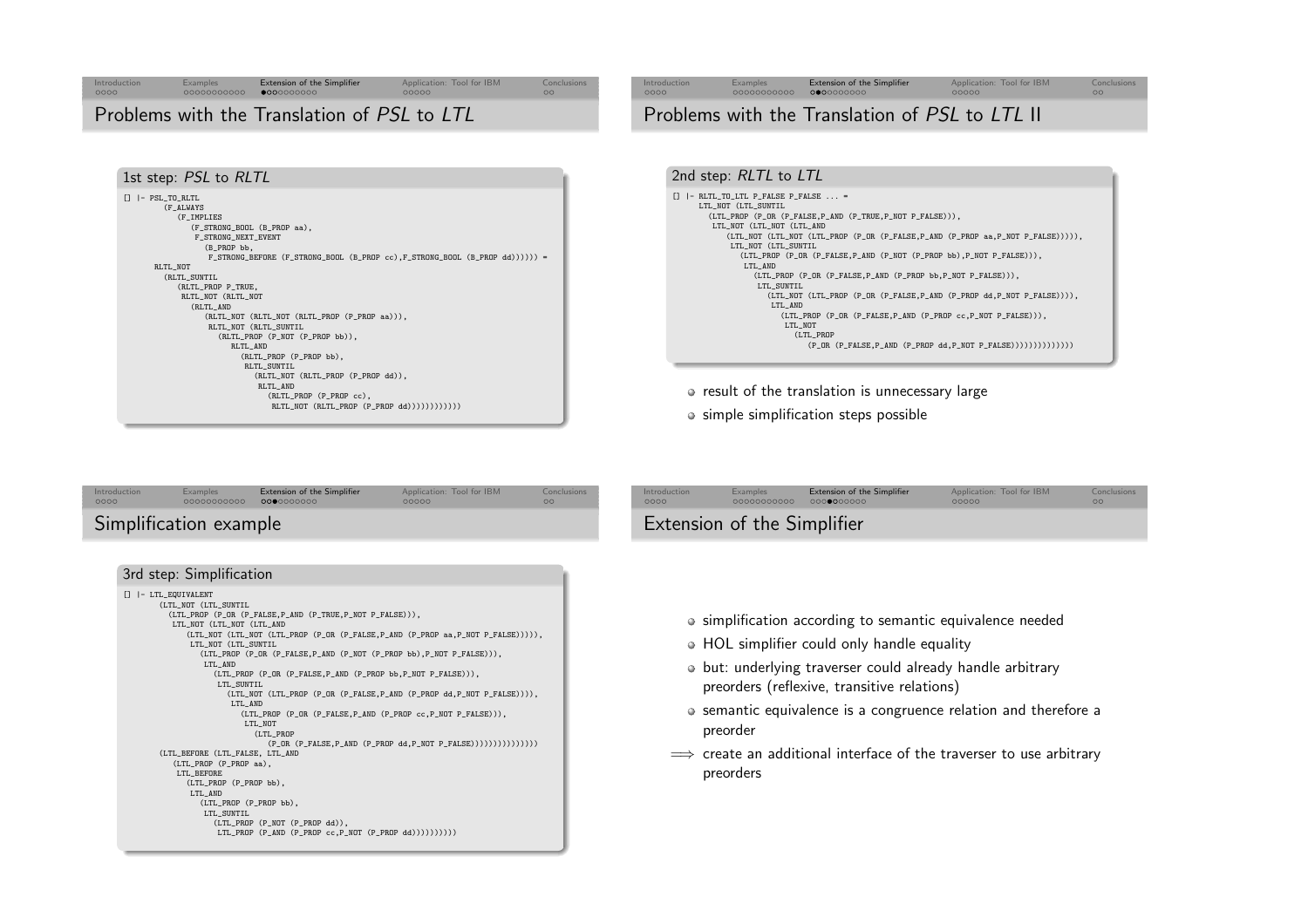<span id="page-5-0"></span>

- congLib allows the usage of arbitrary preorders
- $\bullet$  theorems have to be provided that
	- show that the relation is really <sup>a</sup> preorder
	- define congruence rules
	- define rewrite rules
- all these theorems can be combined into congsetfrags<sup>s</sup> andcongsets, similar to simpsetfrag<sup>s</sup> and simpset<sup>s</sup> respectively
- simplifications and tactics exist that use these congset<sup>s</sup>
- no conditional rewriting and no ordered rewriting available

## Creating <sup>a</sup> Preorder

- > val PROP\_LOGIC\_EQUIVALENT\_REFL <sup>=</sup> []  $|- |x|$ . PROP\_LOGIC\_EQUIVALENT x x : thm
- > val PROP\_LOGIC\_EQUIVALENT\_TRANS <sup>=</sup> [] |- !x <sup>y</sup> z.
- PROP\_LOGIC\_EQUIVALENT <sup>x</sup> <sup>y</sup> /\ PROP\_LOGIC\_EQUIVALENT <sup>y</sup> <sup>z</sup> ==> PROP\_LOGIC\_EQUIVALENT x z : thm
- val prop\_logic\_equivalent\_preorder <sup>=</sup>

... : thm

- mk\_preorder (PROP\_LOGIC\_EQUIVALENT\_TRANS, PROP\_LOGIC\_EQUIVALENT\_REFL); > val prop\_logic\_equivalent\_preorder <sup>=</sup>
- PREORDER((''PROP\_LOGIC\_EQUIVALENT'', ''prop\_logic''), fn, fn) : preorder

| Introduction<br>0000                         | <b>Examples</b><br>00000000000                           | <b>Extension of the Simplifier</b><br>0000000000                                                                                                                                                                                                                                                                                                                                                                                                     | Application: Tool for IBM<br>00000 | Conclusions<br>00 <sub>o</sub> | Introduction<br>0000                     | Examples<br>00000000000                                                                                                                                                                                                                                                                                                                                            | Extension of the Simplifier<br>0000000000                                                                                                                                    | Application: Tool for IBM<br>00000 | Conclusions<br>00 <sub>o</sub> |
|----------------------------------------------|----------------------------------------------------------|------------------------------------------------------------------------------------------------------------------------------------------------------------------------------------------------------------------------------------------------------------------------------------------------------------------------------------------------------------------------------------------------------------------------------------------------------|------------------------------------|--------------------------------|------------------------------------------|--------------------------------------------------------------------------------------------------------------------------------------------------------------------------------------------------------------------------------------------------------------------------------------------------------------------------------------------------------------------|------------------------------------------------------------------------------------------------------------------------------------------------------------------------------|------------------------------------|--------------------------------|
| <b>Rewrite Rules</b><br>$\cdots$<br>$\cdots$ | > val PROP_LOGIC_EQUIVALENT_rewrites =<br>$\ldots$ : thm | []  - PROP_LOGIC_EQUIVALENT (P_NOT P_TRUE) P_FALSE /\<br>PROP_LOGIC_EQUIVALENT (P_NOT P_FALSE) P_TRUE /\<br>(!p. PROP_LOGIC_EQUIVALENT (P_AND (p, P_NOT p)) P_FALSE) /\<br>(!p. PROP_LOGIC_EQUIVALENT (P_AND (P_NOT p,p)) P_FALSE) /\<br>$(!p. PROP\_LOGIC\_EQUALENT (P_OR (p, P_MOT p)) P_TRUE) / \$<br>$('p. PROP\_LOGIC\_EQUALENT (P_OR (P_NOT p, p)) P_TRUE) / \$<br>(!p1 p2. PROP_LOGIC_EQUIVALENT (P_AND (p1,P_AND (P_NOT p1,p2))) P_FALSE) /\ |                                    |                                | $[]  -(!p1 p1'.$<br>$\cdots$<br>$\cdots$ | <b>Congruence Rules</b><br>> val PROP_LOGIC_EQUIVALENT_congs =<br>PROP_LOGIC_EQUIVALENT p1 p1' ==><br>(!p1 p2 p1' p2'.<br>PROP_LOGIC_EQUIVALENT p1 p1' ==><br>PROP_LOGIC_EQUIVALENT p2 p2' ==><br>(!p1 p2 p1' p2'.<br>PROP_LOGIC_EQUIVALENT p1 p1' ==><br>PROP_LOGIC_EQUIVALENT p2 p2' ==><br>(!p p' s s'.<br>$PROP\_LOGIC\_EQUALENT$ p $p' ==$ ><br>$(s = s') ==$ | PROP_LOGIC_EQUIVALENT (P_NOT p1) (P_NOT p1')) /\<br>PROP_LOGIC_EQUIVALENT (P_AND (p1,p2)) (P_AND (p1',p2'))) /\<br>PROP_LOGIC_EQUIVALENT (P_OR (p1,p2)) $(P_0R (p1',p2'))$ / |                                    |                                |
|                                              |                                                          |                                                                                                                                                                                                                                                                                                                                                                                                                                                      |                                    |                                |                                          | $(P\_SEM \ s \ p = P\_SEM \ s' \ p'))$ /<br>(!p1 p1'.<br>PROP_LOGIC_EQUIVALENT p1 p1' ==>                                                                                                                                                                                                                                                                          | $(P_IS_TAUTOLOGY p1 = P_IS_TAUTOLOGY p1')) /$                                                                                                                                |                                    |                                |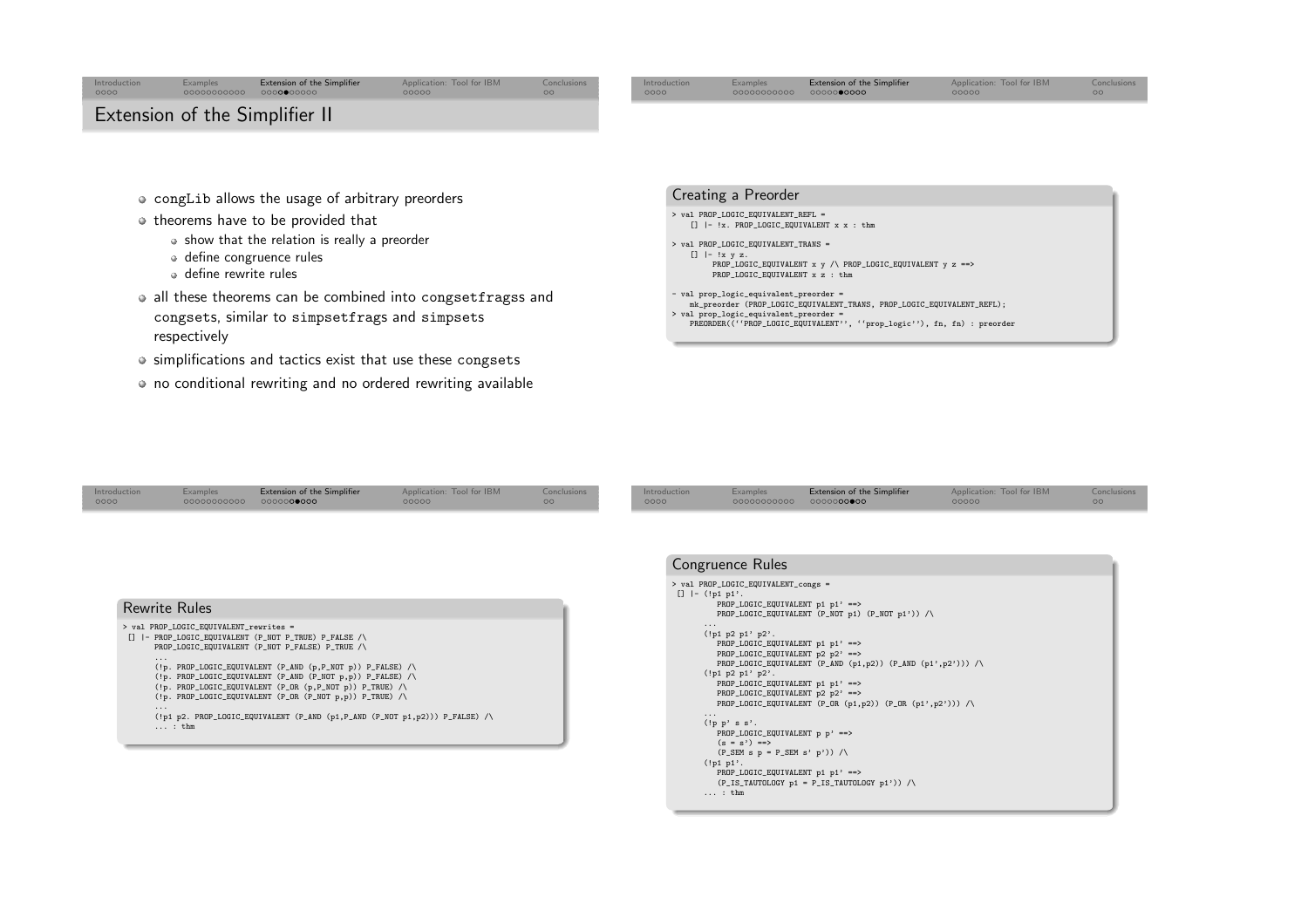<span id="page-6-0"></span>

| Introduction<br>0000                            | <b>Examples</b><br>00000000000                                                                              | Extension of the Simplifier<br>0000000000                                                                                                                                                                                                                         | Application: Tool for IBM<br>00000 | Conclusions<br>00 | Introduction<br>0000         | <b>Examples</b><br>00000000000                                             | Extension of the Simplifier<br>000000000●                                                                                                                                                                      | Application: Tool for IBM<br>00000                                                       | Conclusions<br>00 |
|-------------------------------------------------|-------------------------------------------------------------------------------------------------------------|-------------------------------------------------------------------------------------------------------------------------------------------------------------------------------------------------------------------------------------------------------------------|------------------------------------|-------------------|------------------------------|----------------------------------------------------------------------------|----------------------------------------------------------------------------------------------------------------------------------------------------------------------------------------------------------------|------------------------------------------------------------------------------------------|-------------------|
|                                                 |                                                                                                             |                                                                                                                                                                                                                                                                   |                                    |                   |                              | <b>Usage Examples</b>                                                      |                                                                                                                                                                                                                |                                                                                          |                   |
|                                                 | Creating a Congset                                                                                          |                                                                                                                                                                                                                                                                   |                                    |                   |                              |                                                                            |                                                                                                                                                                                                                |                                                                                          |                   |
| $\text{dprocs} = []$ ,<br>> val prop_logic_CS = | - val prop_logic_CS = CSFRAG<br>congs = [PROP_LOGIC_EQUIVALENT_congs];}<br>$CSFRAG\{\ldots\}$ : congsetfrag | {rewrs = [PROP_LOGIC_EQUIVALENT_rewrites],<br>relations = [prop_logic_equivalent_preorder],                                                                                                                                                                       |                                    |                   | $>$ val it =<br>$>$ val it = | $'$ P_AND(P_NOT(P_NOT y), x)'';<br>$'$ P_AND(P_PROP (3+1), P_PROP(2+2))''; | - CONGRUENCE_SIMP_CONV ''PROP_LOGIC_EQUIVALENT'' prop_logic_cs std_ss []<br>[] $ -$ PROP_LOGIC_EQUIVALENT (P_AND (P_NOT (P_NOT y),x)) (P_AND (y,x)) : thm<br>- CONGRUENCE_EQ_SIMP_CONV prop_logic_cs std_ss [] |                                                                                          |                   |
|                                                 | [PROP_LOGIC_EQUIVALENT_nnf_rewrites];<br>> val prop_logic_cs = <congset> : congset</congset>                | - val prop_logic_nnf_CS = add_csfrag_rewrites prop_logic_CS<br>- val prop_logic_dnf_CS = add_csfrag_rewrites prop_logic_nnf_CS<br>[PROP_LOGIC_EQUIVALENT_dnf_rewrites, P_EQUIV_def, P_IMPL_def, P_COND_def];<br>- val prop_logic_cs = mk_congset [prop_logic_CS]; |                                    |                   | $>$ val it =                 | $'$ P_AND(P_PROP (3+1), P_PROP(2+2))'';                                    | $[ ]$  - P_AND (P_PROP (3 + 1), P_PROP (2 + 2)) = P_AND (P_PROP 4, P_PROP 4) : thm<br>- CONGRUENCE_SIMP_CONV ''PROP_LOGIC_EQUIVALENT'' prop_logic_cs std_ss []                                                 | $[$ ]  - PROP_LOGIC_EQUIVALENT (P_AND (P_PROP (3 + 1), P_PROP (2 + 2))) (P_PROP 4) : thm |                   |
|                                                 |                                                                                                             | - val prop_logic_nnf_cs = mk_congset [prop_logic_nnf_CS];<br>- val prop_logic_dnf_cs = mk_congset [prop_logic_dnf_CS];                                                                                                                                            |                                    |                   | $>$ val it =                 | $'$ P_SEM s $(P_AND(P_OR(b, b), a))'$ ;                                    | - CONGRUENCE_EQ_SIMP_CONV prop_logic_cs std_ss []<br>$[ ]$   - P_SEM s (P_AND (P_OR (b,b),a)) = P_SEM s (P_AND (b,a)) : thm                                                                                    |                                                                                          |                   |

| Conclusions<br>Extension of the Simplifier<br>Application: Tool for IBM<br>Extension of the Simplifier<br>Application: Tool for IBM<br>Introduction<br>Examples<br>0000<br>00000000000 0000000000<br>∩∩∩∩<br>$\bullet$ 0000 |  |
|-----------------------------------------------------------------------------------------------------------------------------------------------------------------------------------------------------------------------------|--|
| Problem description<br>Used Method                                                                                                                                                                                          |  |

- to handle a PSL formula  $f$  with IBM's model checker RuleBase, it is translated to
	- <sup>a</sup> satellite automaton <sup>A</sup>
	- <sup>a</sup> CTL formula of the form AG <sup>p</sup>
- prove, that this translation is correct for concrete examples, i. e. given  $A, p, f$  prove

```
\forall M. M \parallel A \modelsCTL AG p \iff M \modelsPSL f
```
the combination of <sup>A</sup> and AG <sup>p</sup> can be considered as <sup>a</sup> universal safety automaton, i. e.

$$
\forall M. \; M \, || \, A \models_{\mathsf{CTL}} \mathsf{AG} \; p \iff M \models \mathcal{A}_{\forall}(\mathsf{A}, \mathsf{G} \, p)
$$

| $\forall M. M \models A_{\forall}(A, G_{p})$                                                                                                  | $\iff M \models_{PSL} f$               | iff |
|-----------------------------------------------------------------------------------------------------------------------------------------------|----------------------------------------|-----|
| $\forall M. M \models A_{\forall}(A, G_{p})$                                                                                                  | $\iff M \models$ LTL PSL_TO_LTL(f) iff |     |
| $\forall i. i \models A_{\forall}(A, G_{p})$                                                                                                  | $\iff i \models$ LTL PSL_TO_LTL(f)     | iff |
| $\forall i. i \models \mathcal{A}_{\text{det}}(A_{\text{DET}}, \text{GF } p_{\text{DET}}) \iff i \models_{\text{LTL}} \text{PSL\_TO\_LTL}(f)$ |                                        | iff |
| $A_{\text{DET}}$ $\models$ LTL GF $p_{\text{DET}} \leftrightarrow$ PSL_TO_LTL(f)                                                              |                                        |     |
|                                                                                                                                               |                                        |     |

- $A_{\mathsf{DET}}\models_{\mathsf{LTL}} \mathsf{GF} \rho_{\mathsf{DET}} \leftrightarrow \mathsf{PSL\_TO\_LTL}(f)$  can be handled<br>using the presented tools using the presented tools
- $\circ$  problem: determinisation of  $A_{\forall}(A, G, p)$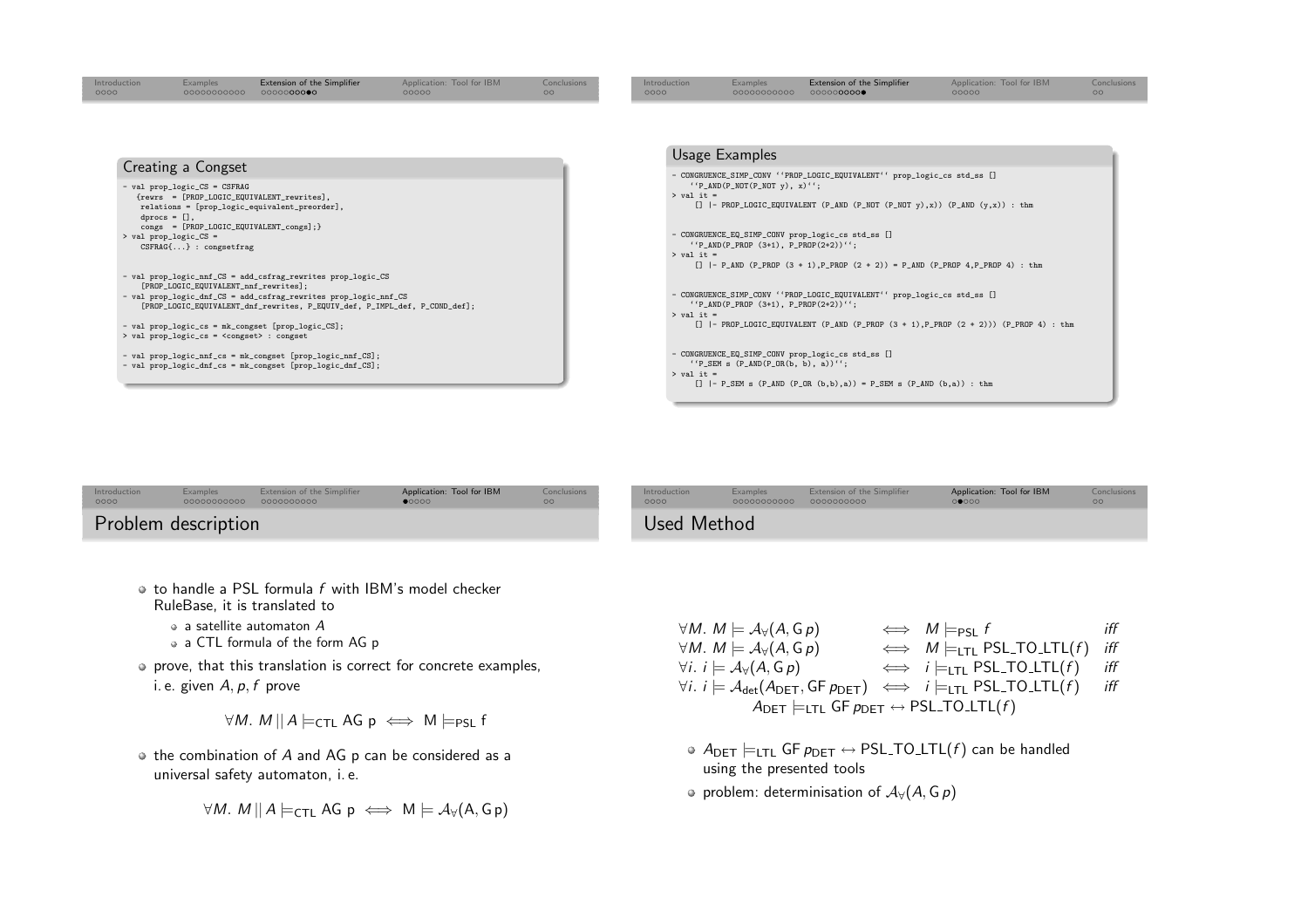<span id="page-7-0"></span>

| Introduction<br>0000 | Examples<br>00000000000 0000000000 | Extension of the Simplifier | Application: Tool for IBM<br>0000 | Conclusions<br><b>OO</b> | Introduction<br>0000 | <b>Examples</b><br>00000000000 | Extension of the Simplifier<br>0000000000 | Application: Tool for IBM<br>00000 | Conclusions |
|----------------------|------------------------------------|-----------------------------|-----------------------------------|--------------------------|----------------------|--------------------------------|-------------------------------------------|------------------------------------|-------------|
| Application          |                                    |                             |                                   |                          | Conclusions          |                                |                                           |                                    |             |

- exploiting totality, the developed tool is able to check mostexamples provided by IBM in less than <sup>5</sup> minutes
- these examples contain some non toy examples
- IBM is interested in using this tool for verifying the current method and for debugging new developed features
- a bug in IBM's translation has been found
- deep embeddings of important temporal logics provided
- fully automatic translation of LTL and <sup>a</sup> significant subset of  $PSL$  to  $\omega$ -automata
- model checking of these formalisms using  ${\it SMV}$  possible
- o side effect: additional interface to the HOL simplifier, that might be useful in genera<sup>l</sup>
- $\bullet$  these deep embeddings and translations can be used for an application, IBM is interested in